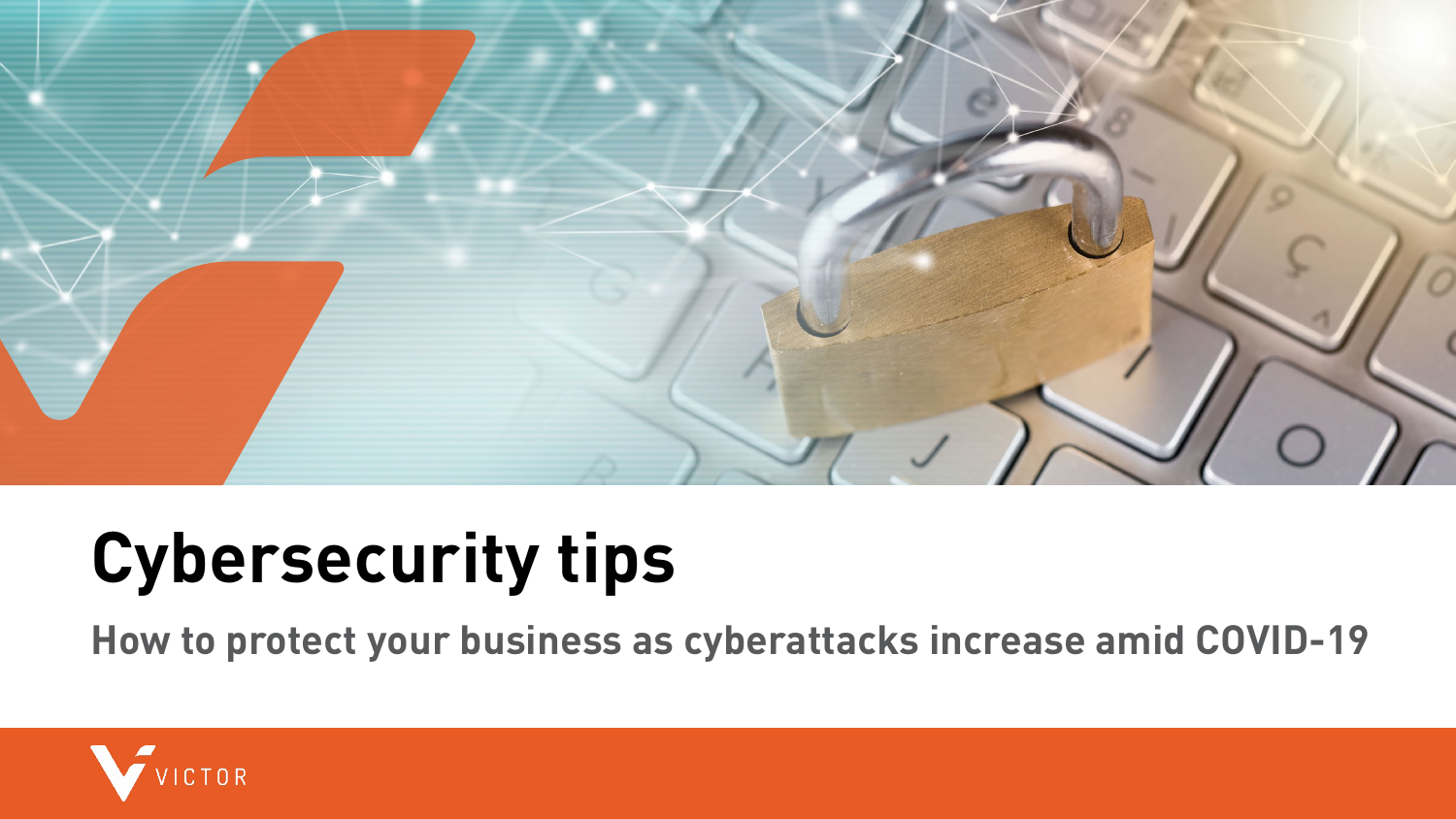**The swift changes brought about by COVID-19, including the movement of a large portion of Canadians to work remotely, has caused many companies to implement new business processes and cybersecurity measures as cyberattacks continue to rise.** 

**Some companies have even implemented technology solutions to address potential security gaps and ensure the safety of their employees while working online. These types of security measures will be no different for the business world after COVID-19. Companies will still need to continue ensuring that their business is protected from cyberattacks.**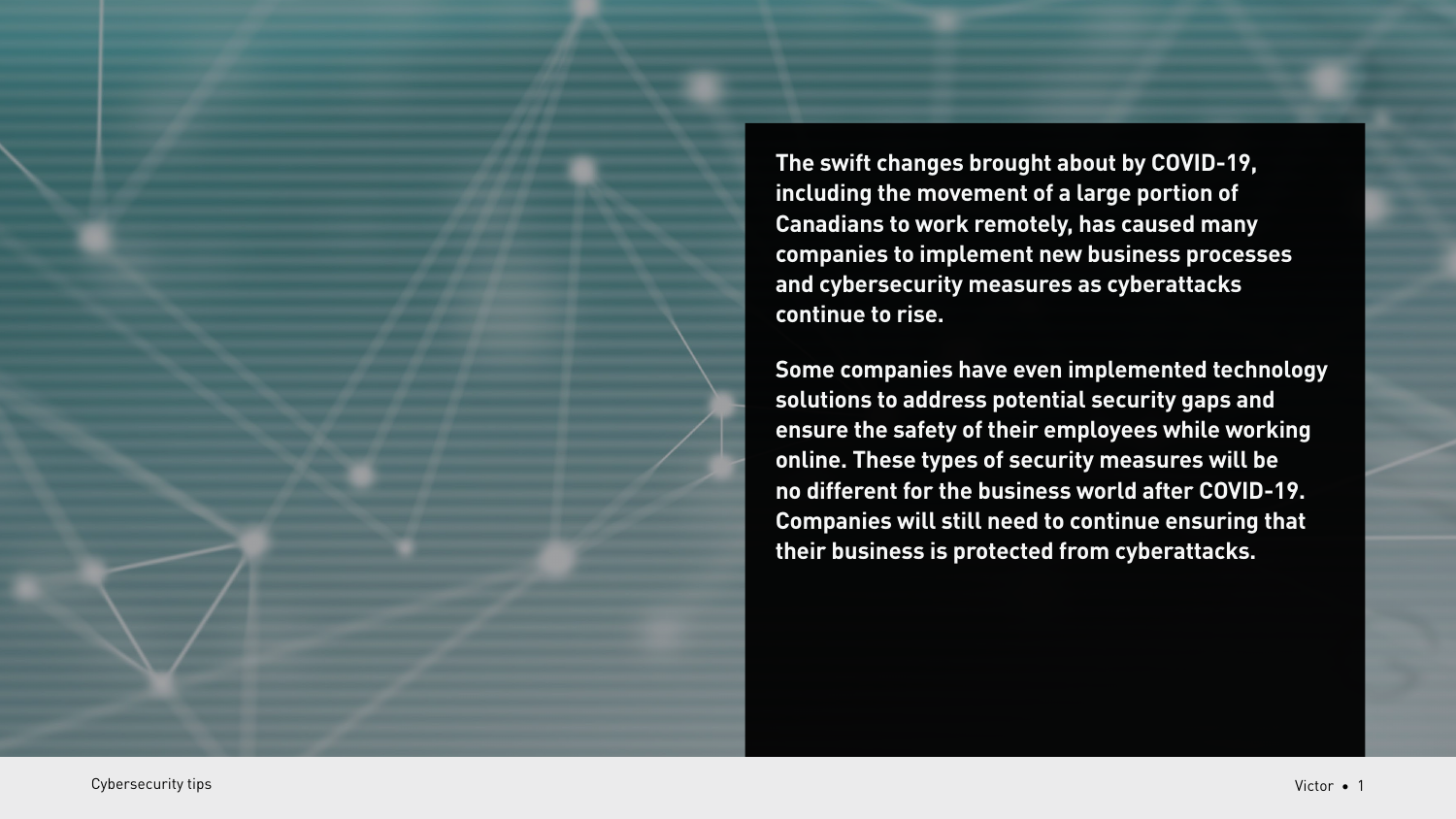## **Preparing for the post-pandemic world**

## **As social distancing measures become less widespread, organizations will need to adapt operations to this "new normal."**

This will require a thorough evaluation of cybersecurity controls and business processes. In the pandemic rebuilding period, changes made to address the pandemic may need to be replaced with more secure and permanent solutions.

We can anticipate that as Canadians recover from the pandemic, on the technology front, the post-COVID-19 business world could look something like this:

- Increased and institutionalized remote working
- A significant growth in the use of online collaborative tools
- Expanded cyberattacks due to increased remote working
- A move towards "cloud" managed services and applications
- More attention given to risk management practices

Companies and their employees will need to keep these factors in mind when working in the post-COVID 19 business world. Here are five key areas to consider when developing a new cybersecurity plan.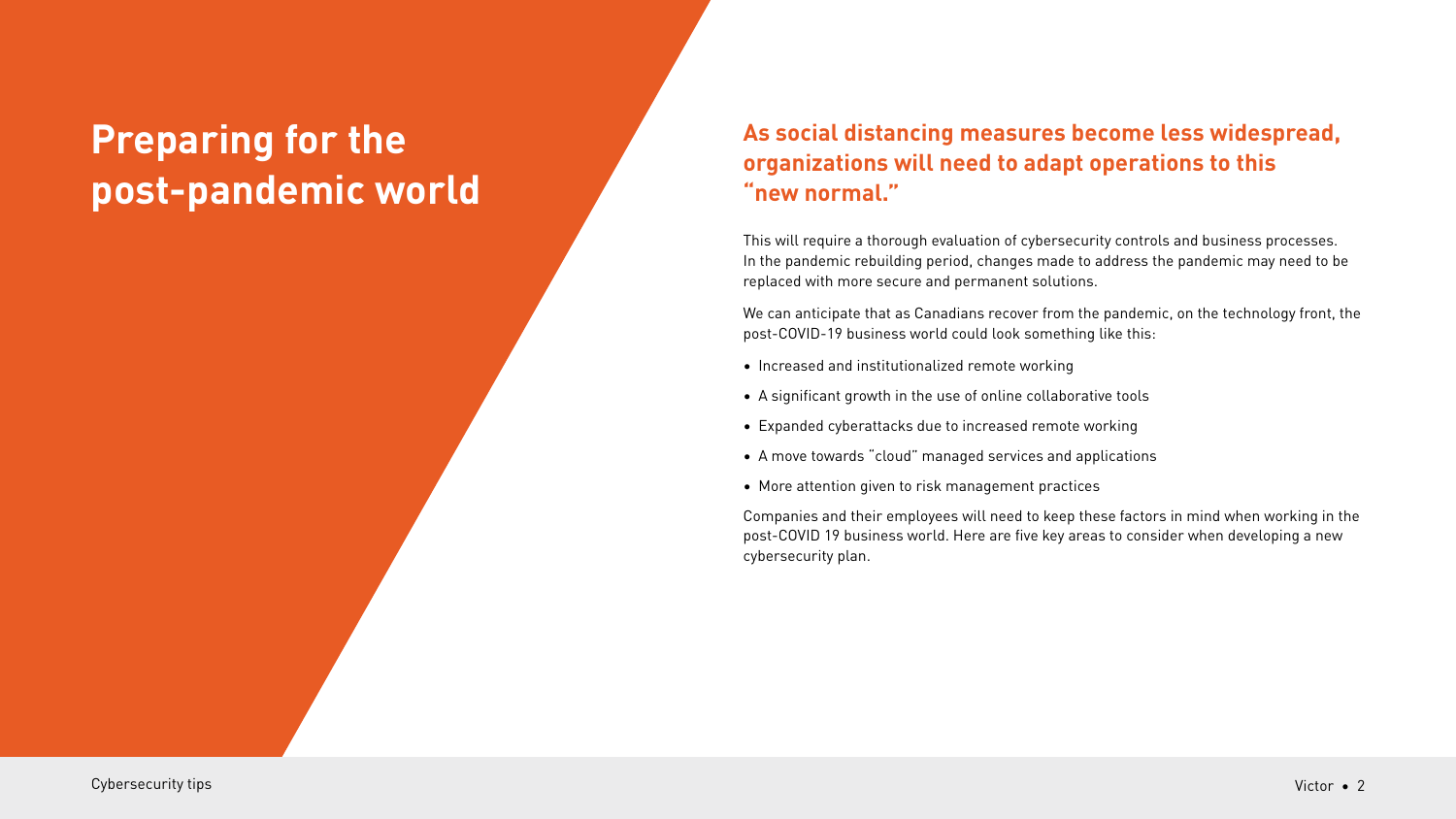Anticipate a permanent increase in remote working. With this in mind, consider the following:

- **1 Remote working solutions**<br>
Anticipate a permanent increase in remote working. With this in mind, consider the following:<br>
 Establish secure connectivity processes for employees at their workstations (such as multi-fact • Establish secure connectivity processes for employees at their workstations (such as multi-factor authentication for VPN and critical information systems)
- Manage access for your remote workforce that meets company security requirements and employees' ease-of-use needs
- Implement mobile device management solutions to address the use of company-issued, and approved personal, technology devices (i.e., mobile phone, laptop, etc.) for business purposes
- Enforce software updates to employees' company-issued technology devices
- Closely examine remote desktop protocols, which allow remote access of Windows systems and servers and can entice hackers to try and gain unauthorized access to company files
- Implement network access controls to authenticate and validate employee access when using company technology devices, and enforce technology security policies before permitting them to connect to your company's corporate inoffice or remote networks

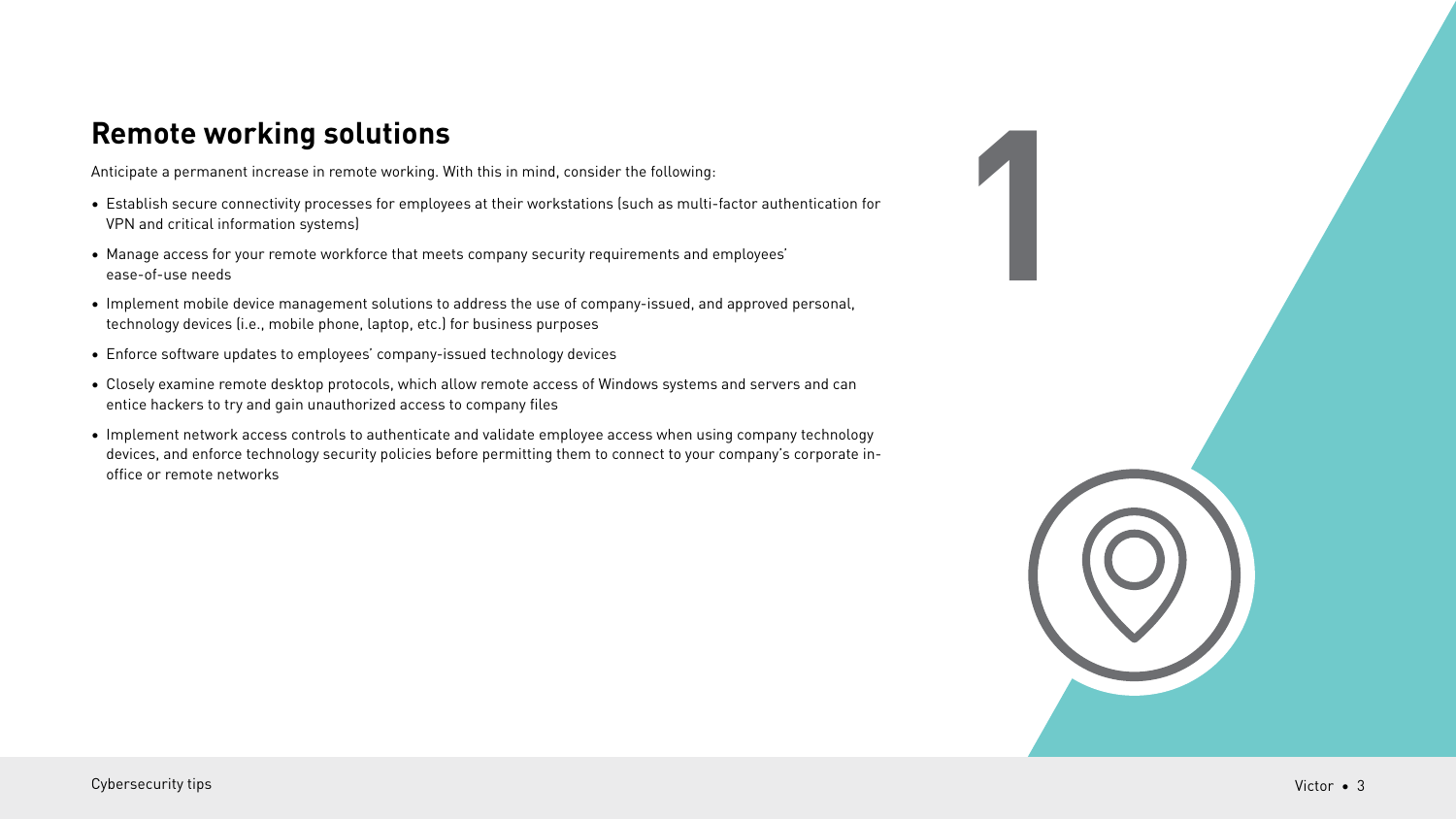**2 Cloud services**<br> **2 Cloud** services can offer significant cost, efficiency, resilience and potential security benefits over hosted digital<br>
platforms for the storage and application of business information. However, Cloud services can offer significant cost, efficiency, resilience and potential security benefits over hosted digital platforms for the storage and application of business information. However, cloud services should be strategically adopted and managed.

- Adopt formal strategies for the use of cloud services
- Develop an inventory of cloud usage in your company
- Define policies for the storage of business information and outline the conditions required for the use of cloud services, data storage and local storage, particularly for sensitive and/or confidential information
- Ensure your cloud-based service provider has strong security protocols to protect your company's sensitive and/or confidential information
- Ensure you have installed cloud-based software that monitors access activity and enforces security policies
- Monitor cloud usage within your company and enforce related cybersecurity policies to guard against technology viruses, malware or any suspicious activity

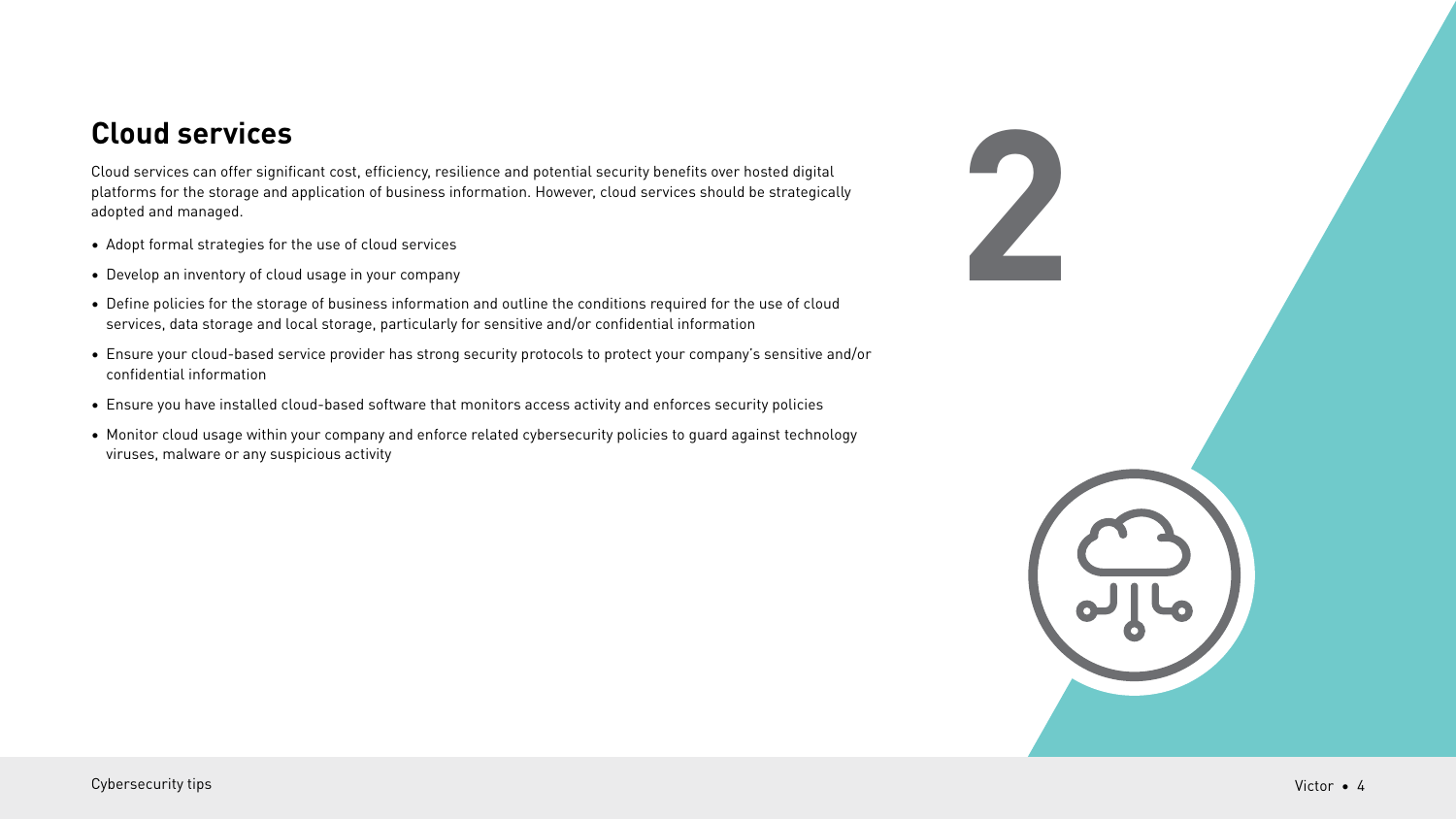**Secure collaboration tools**<br>
While email communication, office productivity tools and video conferencing have been vital during the pandemic,<br>
companies may choose to innovate by adopting and using additional secure colla While email communication, office productivity tools and video conferencing have been vital during the pandemic, companies may choose to innovate by adopting and using additional secure collaboration tools. Here are some basic safety measures to consider when doing this:

- Implement safe email protocols and encryption to protect against unauthorized access
- Don't send work-related information to your personal technology devices (i.e., mobile phone, tablet, laptop, etc.) as this may compromise sensitive/confidential information and expose it to cybercriminals (i.e., bad actors)
- When using video conferencing tools such as Zoom or WebEx, protect your privacy by making the meeting private and apply a passcode to prevent unwanted parties from hijacking your meeting
- Limit sharing capabilities during video conferencing to protect sensitive/confidential information and to prevent the accidental disclosure of content not intended for public sharing
- Avoid sharing your video conference meeting website link publicly, which may invite potential hackers or unwanted guests to your meeting
- Use a service provider that prioritizes encryption and cybersecurity measures to protect your privacy and safeguard your company's information

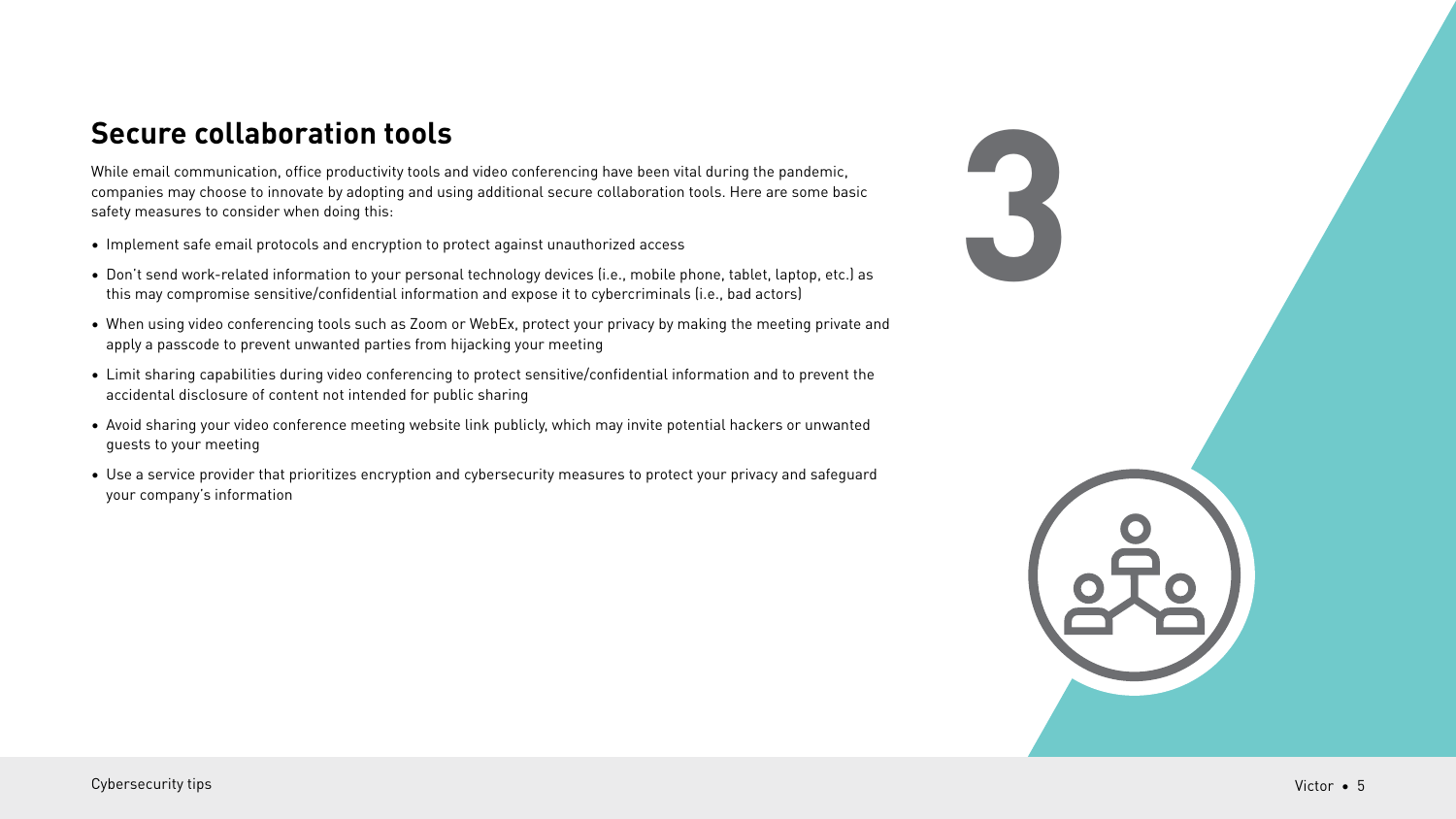**4 Bring Your Own Device" policy**<br>Many organizations have allowed employees to use their personal technology devices, including laptops, mobile phones<br>and tablets, for business purposes because of the COVID-19 crisis. Phon Many organizations have allowed employees to use their personal technology devices, including laptops, mobile phones and tablets, for business purposes because of the COVID-19 crisis. Phone calls were routed to personal mobile phones, email was made available on personal devices and employees were permitted to access cloud-based applications from personal devices.

However, in order to protect and mitigate potential cyberrisks to your company and your employees, consider the following:

- Ensure that your company has established a policy on the implementation and use of personal technology devices for business purposes (i.e., "Bring Your Own Device" - BYOD)
- Verify that your company's insurance policy supports BYOD as some insurers may reject BYOD use unless the personal device is tied to your company's network
- Review implemented measures taken during COVID-19 to ensure the continued protection of your company's business networks and sensitive information
- Ensure that BYOD devices are well protected with updated security software and encryption
- Review and update VPN profiles and firewall rules so employees receive appropriate role-dependent privileges
- Educate employees on safe technology practices while using their personal technology devices to guard against the potential of cyberattacks in light of BYOD use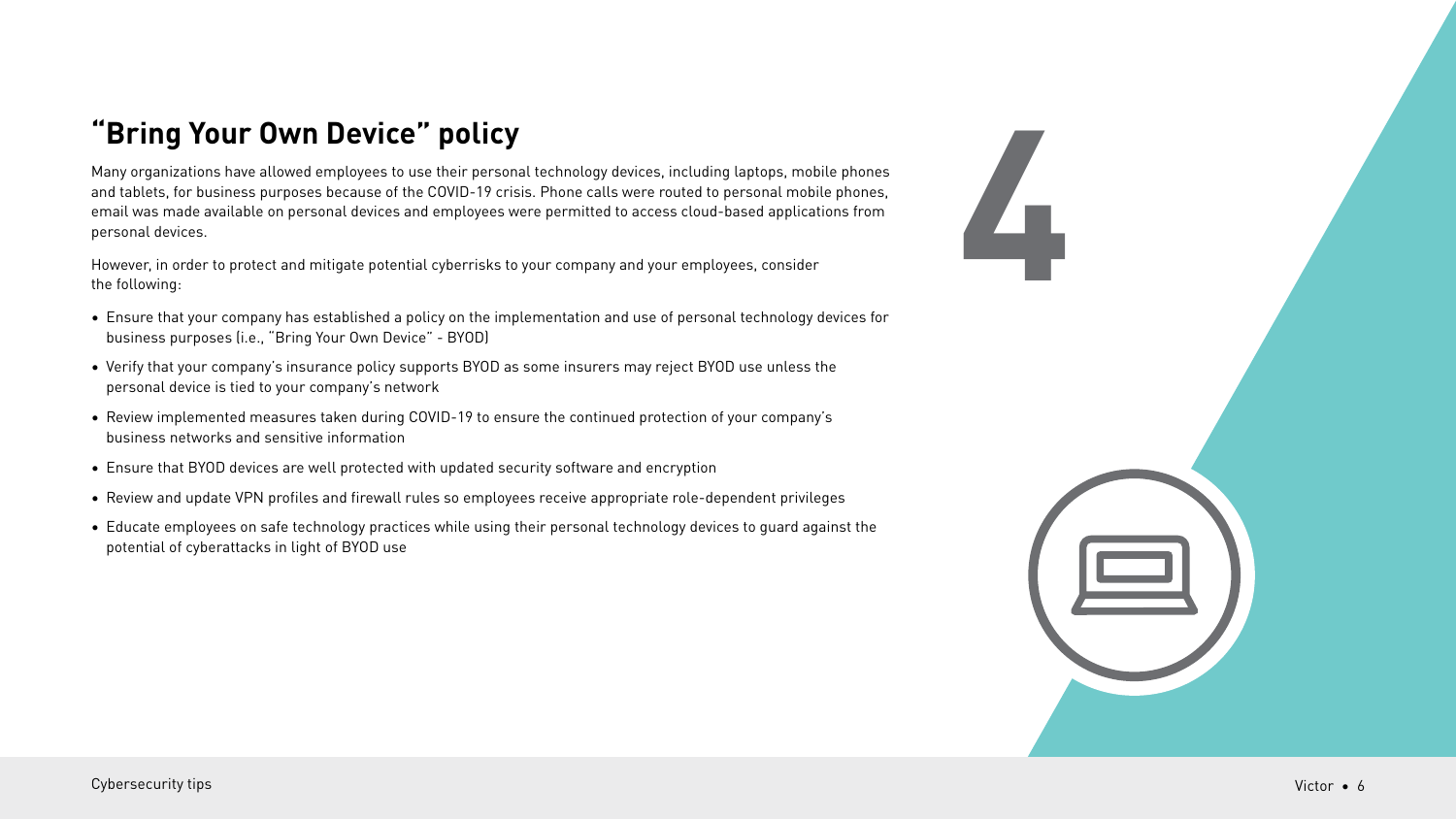Companies will need to implement a strong and current breach response plan. This is important to address the potential impact of a cyberbreach on business continuity.

- **Cyberbreach assessment and response plan**<br>
Companies will need to implement a strong and current breach response plan. This is important to address the<br>
potential impact of a cyberbreach on business continuity.<br>
 Conduct • Conduct a risk assessment and implement security mechanisms, such as multi-factor authentication, single sign-on and automatic logout from unattended devices
- Conduct regular cybersecurity audits and vulnerability tests of your computer systems and technology devices to assess, identify and correct security weaknesses and gaps
- Incorporate lessons learned from the contingency operations brought about by COVID-19
	- › If there was no pre-existing breach response plan, the need for one should be apparent
- Refresh and update your breach response and disaster recovery plans to address your company's current situation and the "new normal"
- Provide regular employee security training and awareness against cyberthreats
	- › Well-trained staff are your best line of defense against attacks
- Obtain a cyber insurance policy or review your existing policy to protect yourself against new cybersecurity challenges, and ensure that the policy meets your company's needs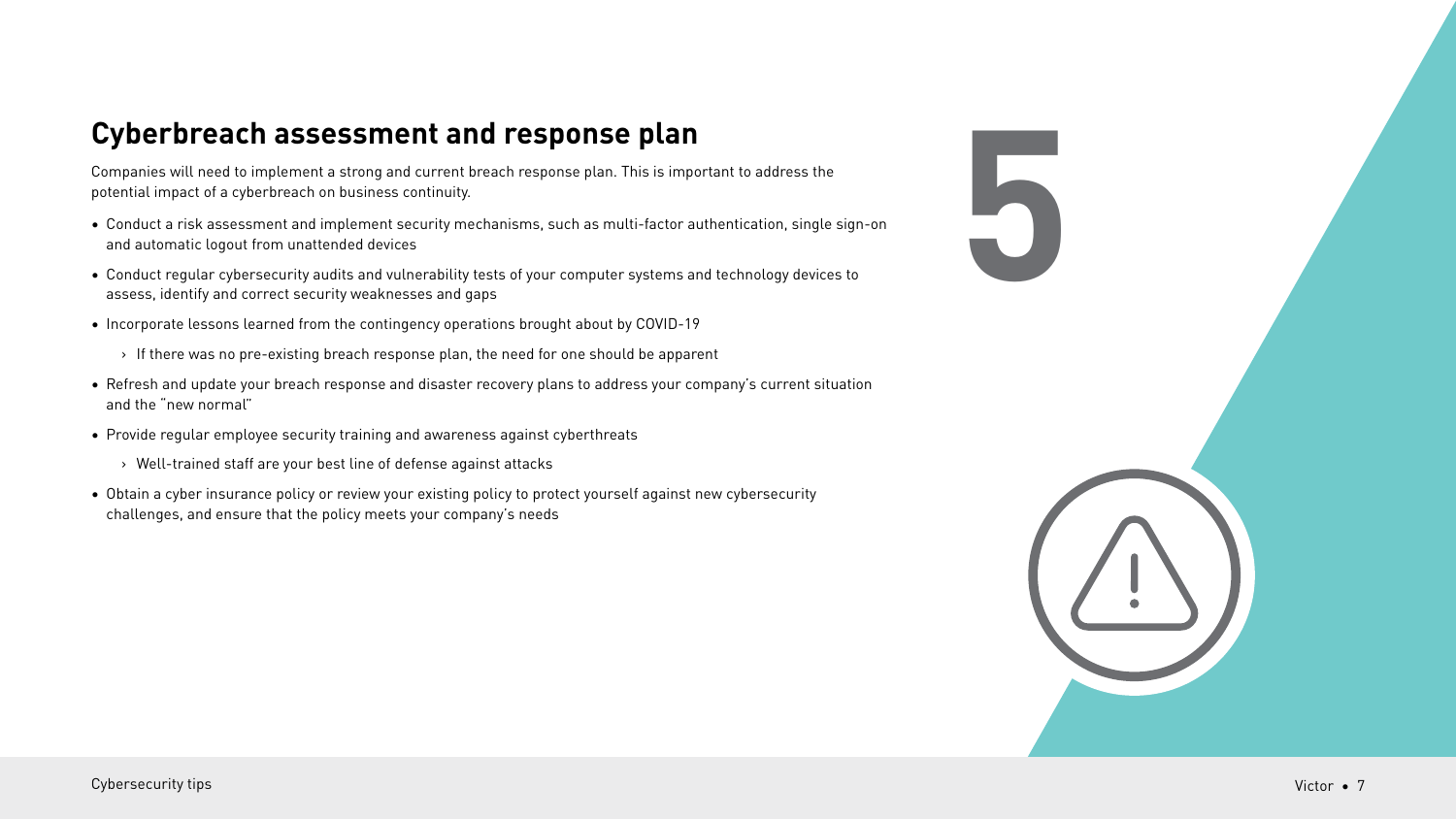

## **A new focus on resilience**

COVID-19 has reinforced the need for companies to revisit their cyber strategy to align with "new normal" requirements. This recent crisis has highlighted the need to prepare for serious business disruption and establish sound contingency plans. The post-COVID-19 recovery and preparation period presents the opportunity for companies to rebuild and improve their organizations' resilience and build strong business practices going forward.

For more information and insights, visit [victorinsurance.ca](https://www.victorinsurance.ca) or view the following additional resources:

- [Victor Cyber Insurance](https://www.victorinsurance.ca/en/pl/solutions/coverage/cyber.html)
- [COVID-19 Resources](https://engage.ca.victorinsurance.com/acton/media/38839/covid-19-resources)
- [Infographic: "Typical day in the life of a business owner"](https://www.victorinsurance.ca/content/dam/victor/canada/documents/english/infographics/DayintheLife_BusOwner_Infographic_E.pdf)
- [Animated video: "A day in the life of a business owner in a cyberworld"](https://player.vimeo.com/video/405604743?autoplay=1)

### **#COVID-19 #CyberAttacks #TheThreatIsReal #StaySafe**